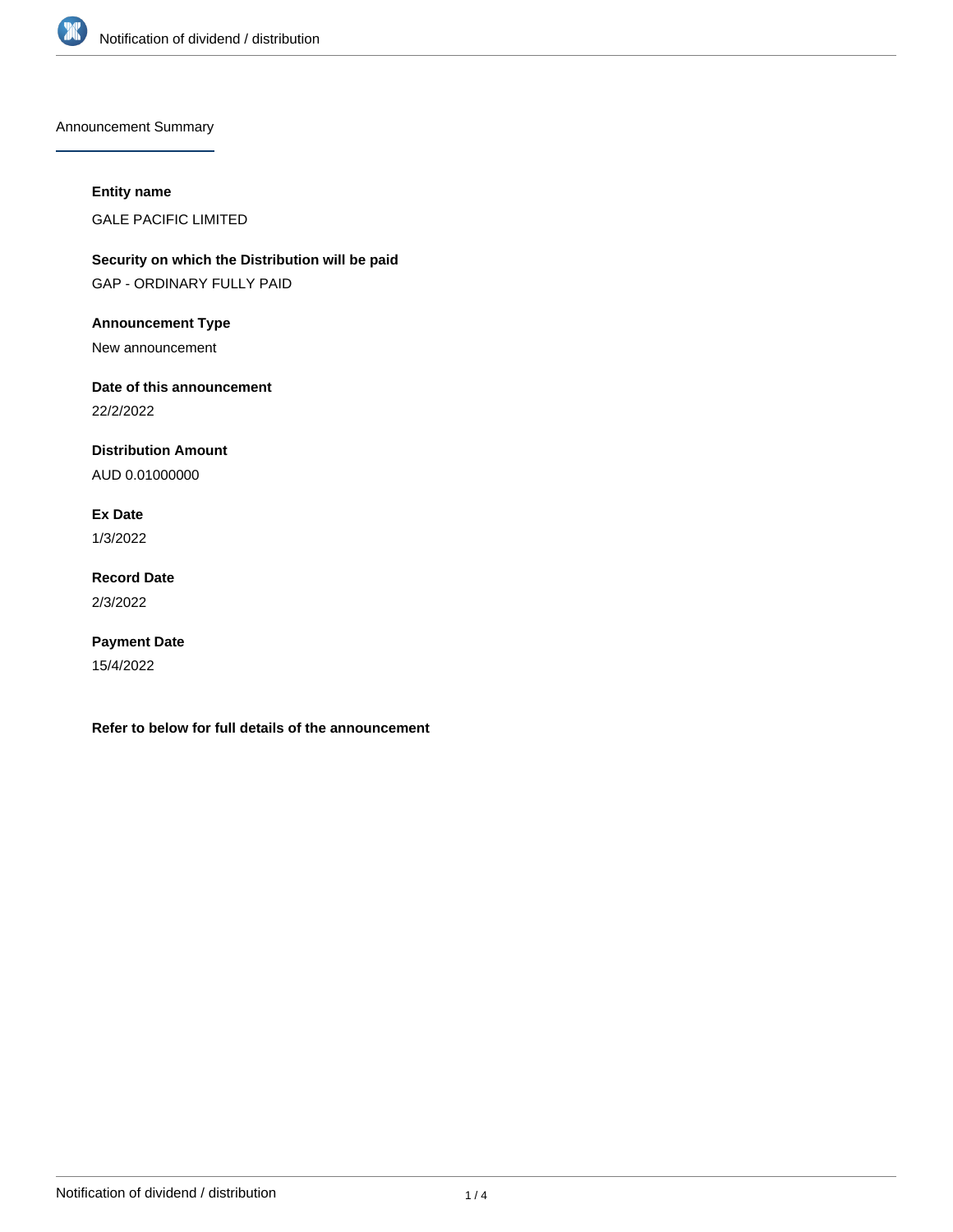

Announcement Details

Part 1 - Entity and announcement details

#### **1.1 Name of +Entity**

GALE PACIFIC LIMITED

**1.2 Registered Number Type** ABN

**Registration Number**

80082263778

**1.3 ASX issuer code** GAP

#### **1.4 The announcement is** New announcement

**1.5 Date of this announcement** 22/2/2022

**1.6 ASX +Security Code GAP** 

**ASX +Security Description** ORDINARY FULLY PAID

Part 2A - All dividends/distributions basic details

**2A.1 Type of dividend/distribution C** Ordinary

**2A.2 The Dividend/distribution:**

relates to a period of six months

# **2A.3 The dividend/distribution relates to the financial reporting or payment period ending ended/ending (date)** 31/12/2021

**2A.4 +Record Date**

2/3/2022

**2A.5 Ex Date** 1/3/2022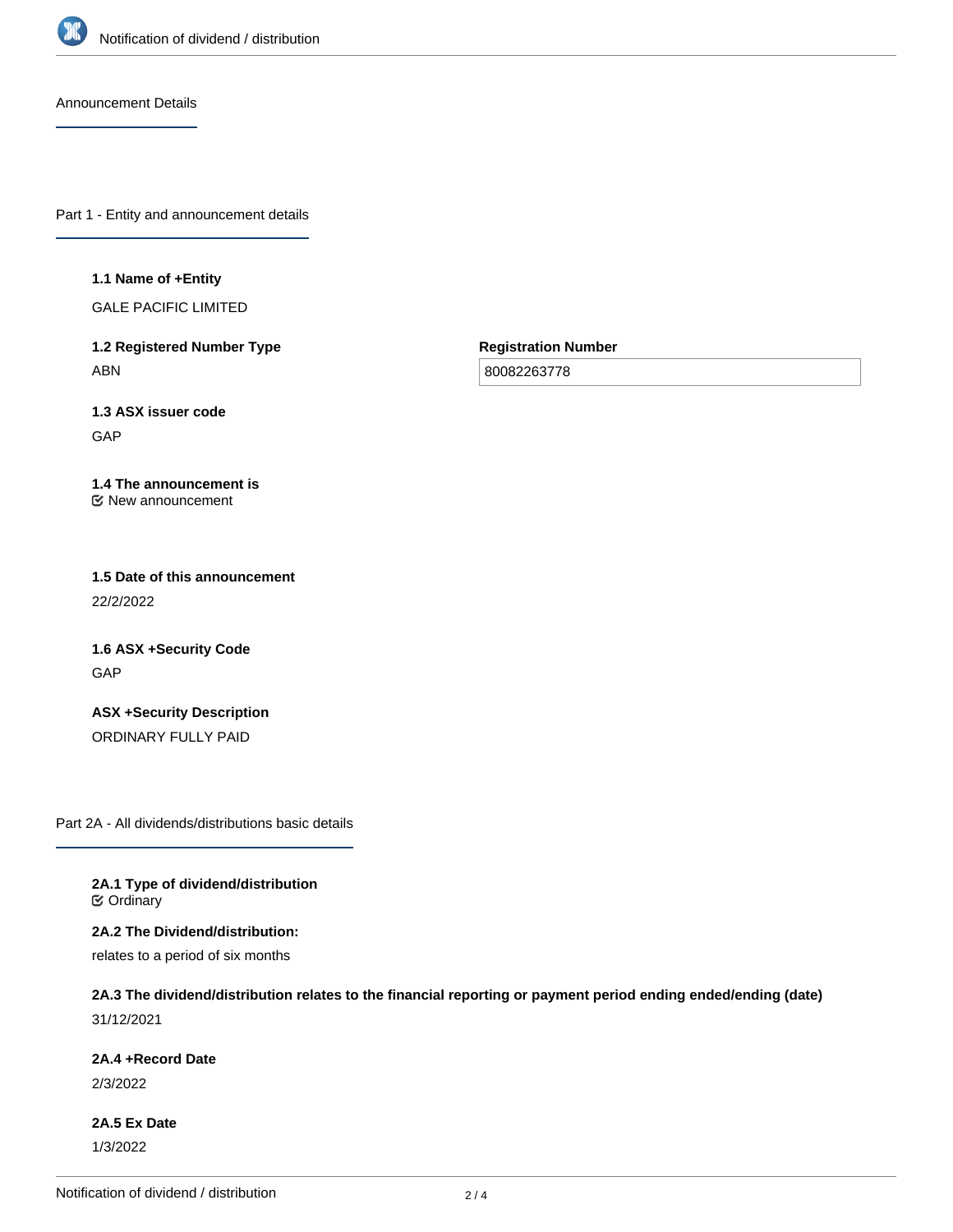### **2A.6 Payment Date**

15/4/2022

**2A.7 Are any of the below approvals required for the dividend/distribution before business day 0 of the timetable?**

- **•** Security holder approval
- **Court approval**
- **Lodgement of court order with +ASIC**
- **ACCC approval**
- **FIRB approval**
- **Another approval/condition external to the entity required before business day 0 of the timetable for the dividend/distribution.**

No

**2A.8 Currency in which the dividend/distribution is made ("primary currency")**

AUD - Australian Dollar

**2A.9 Total dividend/distribution payment amount per +security (in primary currency) for all dividends/distributions notified in this form**

AUD 0.01000000

**2A.10 Does the entity have arrangements relating to the currency in which the dividend/distribution is paid to securityholders that it wishes to disclose to the market?** No

**2A.11 Does the entity have a securities plan for dividends/distributions on this +security?** We do not have a securities plan for dividends/distributions on this security

**2A.12 Does the +entity have tax component information apart from franking?** No

Part 3A - Ordinary dividend/distribution

| 3A.1 Is the ordinary dividend/distribution estimated at     | 3A.1a Ordinary dividend/distribution estimated amount      |
|-------------------------------------------------------------|------------------------------------------------------------|
| this time?                                                  | per +security                                              |
| C⁄⊠ No                                                      | AUD                                                        |
| 3A.1b Ordinary Dividend/distribution amount per<br>security |                                                            |
| AUD 0.01000000                                              |                                                            |
| 3A.2 Is the ordinary dividend/distribution franked?         | 3A.2a Is the ordinary dividend/distribution fully franked? |
| $\alpha$ Yes                                                | $\mathfrak{C}$ No                                          |